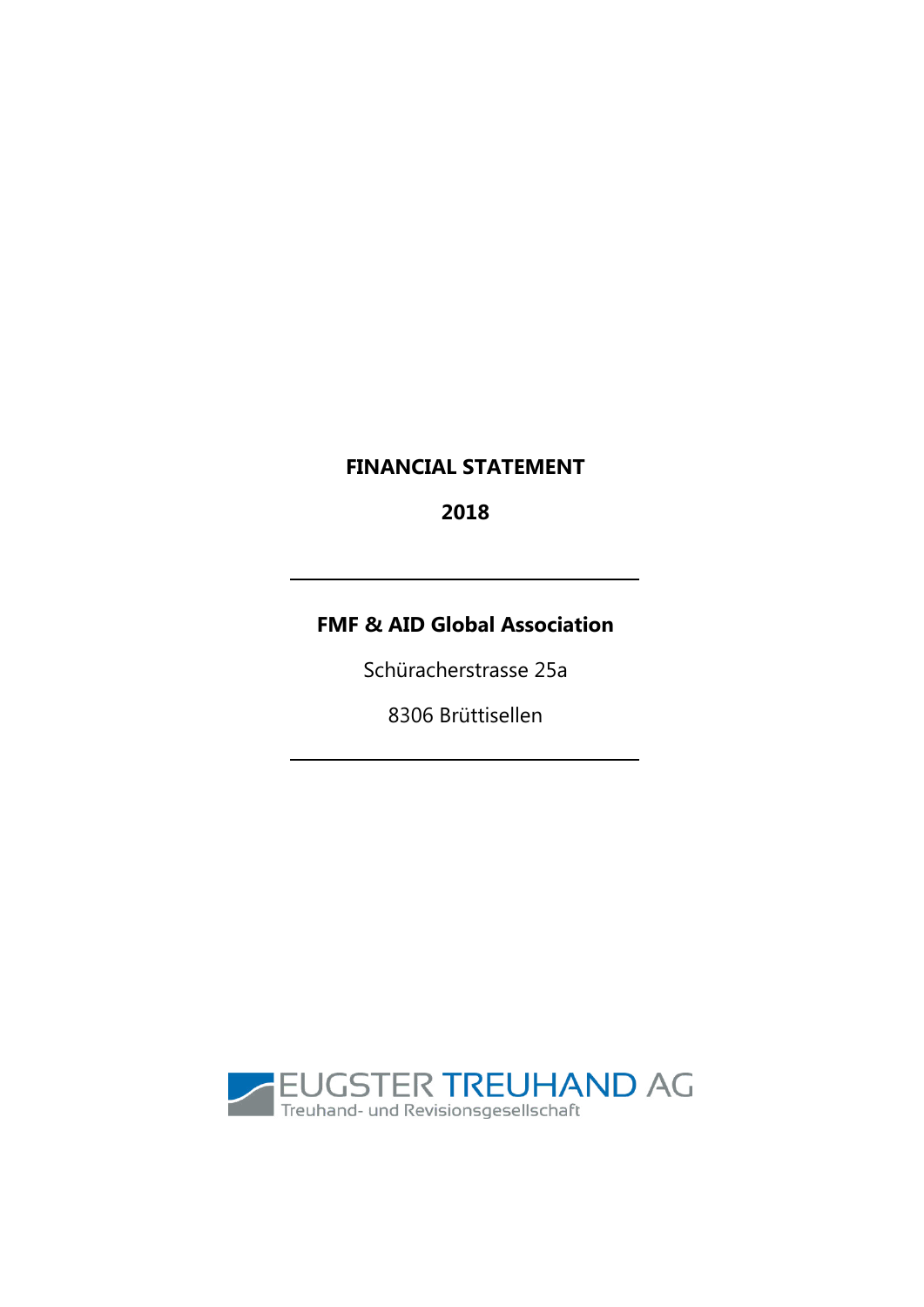### **Balance sheet as of December, 31**

| (in Swiss francs)                         |             |       |                |      |
|-------------------------------------------|-------------|-------|----------------|------|
|                                           | 2018        | %     | 2017           | %    |
| <b>Assets</b>                             |             |       |                |      |
| <b>Current assets</b>                     |             |       |                |      |
| Cash and cash equivalents                 | 30'549.58   |       | 805.41         |      |
| Trade receivables                         |             |       |                |      |
| From third parties                        | 0.00        |       | 1'614.00       |      |
| Accrued income and prepaid expenses       | 340.20      |       | 781.75         |      |
| <b>Total Current assets</b>               | 30'889.78   | 100%  | 3'201.16       | 100% |
| <b>Liabilities and association assets</b> |             |       |                |      |
| <b>Current liabilities</b>                |             |       |                |      |
|                                           | 22'071.60   |       | 0.00           |      |
| Other current liabilities                 |             |       |                |      |
| To members of the board of management     | 6'952.96    |       | 6'560.41       |      |
| Deferred income and accrued expenses      | 1'500.00    |       | 1'500.00       |      |
| <b>Total Current liabilities</b>          | 30'524.56   | 99%   | 8'060.41 -166% |      |
| <b>Association capital</b>                |             |       |                |      |
| Association capital 01.01.                | $-4'859.25$ |       | 0.00           |      |
| Annual result                             | 5'224.47    | 1430% | $-4'859.25$    | 0%   |
| <b>Total Association capital 31.12.</b>   | 365.22      | 1%    | $-4'859.25$    | 100% |
| <b>Total Liabilities</b>                  | 30'889.78   | 100%  | -4'859.25      | 100% |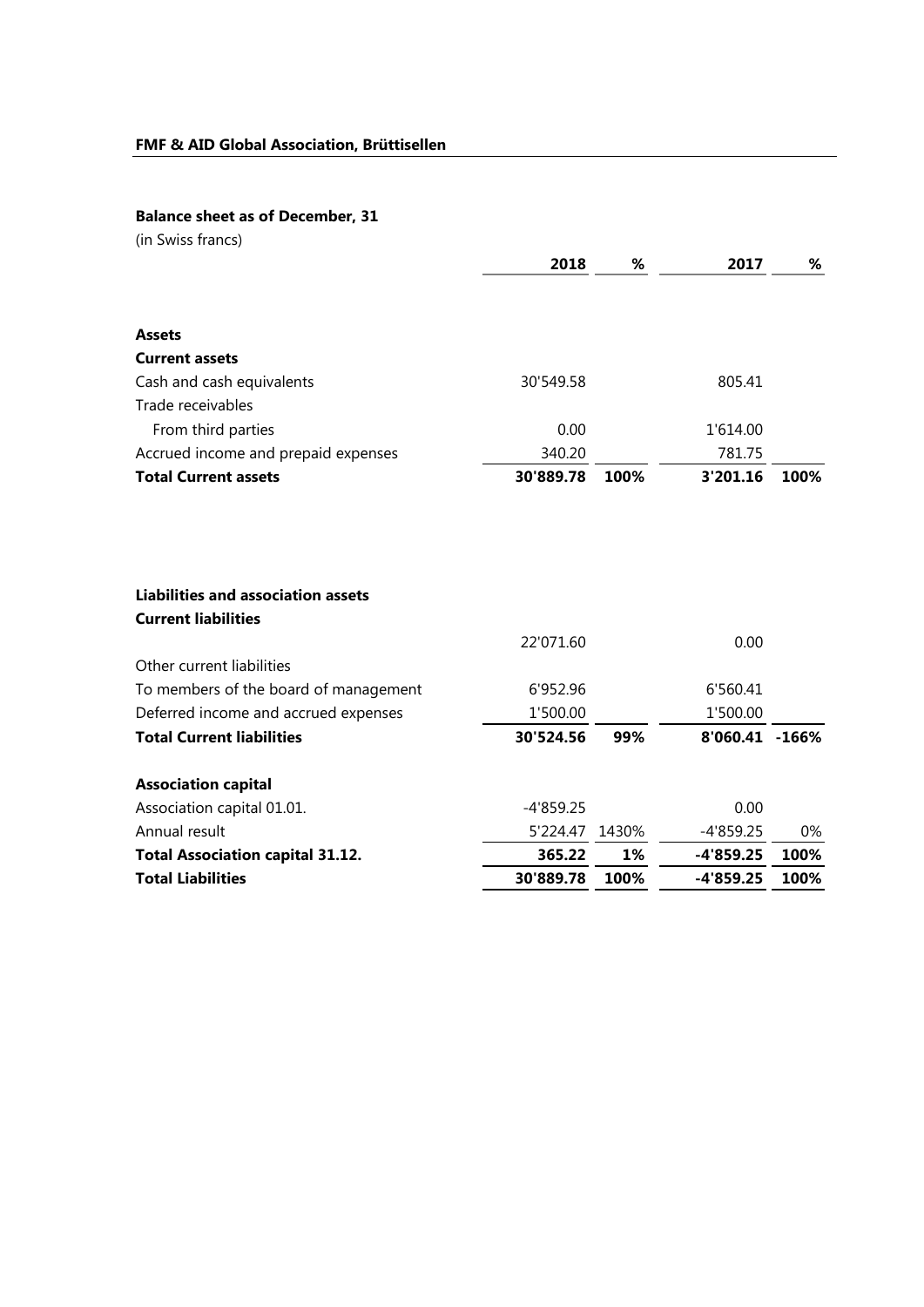## **Income statement for the year**

## **ended December, 31**

(in Swiss francs)

|                                       | 2018        | %      | 2017                | %     |
|---------------------------------------|-------------|--------|---------------------|-------|
|                                       |             |        |                     |       |
| <b>Association income</b>             |             |        |                     |       |
| Donations                             | 164.30      |        | 1'920.34            |       |
| Active member contributions           | 51.09       |        | 0.00                |       |
| Fees Novartis (consulting)            | 922.30      |        | 2'114.00            |       |
| Fees Project ImmunAid                 | 14'036.00   |        | 0.00                |       |
| <b>Total Association income</b>       | 15'173.69   | 100%   | 4'034.34            | 100%  |
| <b>Direct Expenses</b>                |             |        |                     |       |
| Patient expenses                      | 0.00        |        | $-195.29$           |       |
| <b>Total Direct Expenses</b>          | 0.00        | 0%     | $-195.29$           | $-5%$ |
| <b>Other operating expenses</b>       |             |        |                     |       |
| Charges and fees                      | $-743.00$   |        | 0.00                |       |
| Professional literature               | $-63.45$    |        | 0.00                |       |
| Contributions                         | $-79.46$    |        | $-28.20$            |       |
| Accounting and consulting             | $-5'591.80$ |        | $-3'373.80$         |       |
| IT expenses                           | $-506.71$   |        | $-629.95$           |       |
| Advertising expenses                  | $-16.70$    |        | $-560.38$           |       |
| Trade fairs, exhibitions              | $-781.75$   |        | $-3'729.33$         |       |
| Expenses, customer service            | $-2'067.95$ |        | $-172.00$           |       |
| <b>Total Other operating expenses</b> | $-9'850.82$ | $-65%$ | $-8'493.66 - 211\%$ |       |
| Financial expenses                    | $-98.40$    |        | $-217.41$           |       |
| <b>Financial incomes</b>              | 0.00        |        | 12.77               |       |
| <b>Total Financial result</b>         | $-98.40$    | $-1%$  | $-204.64$           | $-5%$ |
| <b>Annual profit/loss</b>             | 5'224.47    | 34%    | -4'859.25 -120%     |       |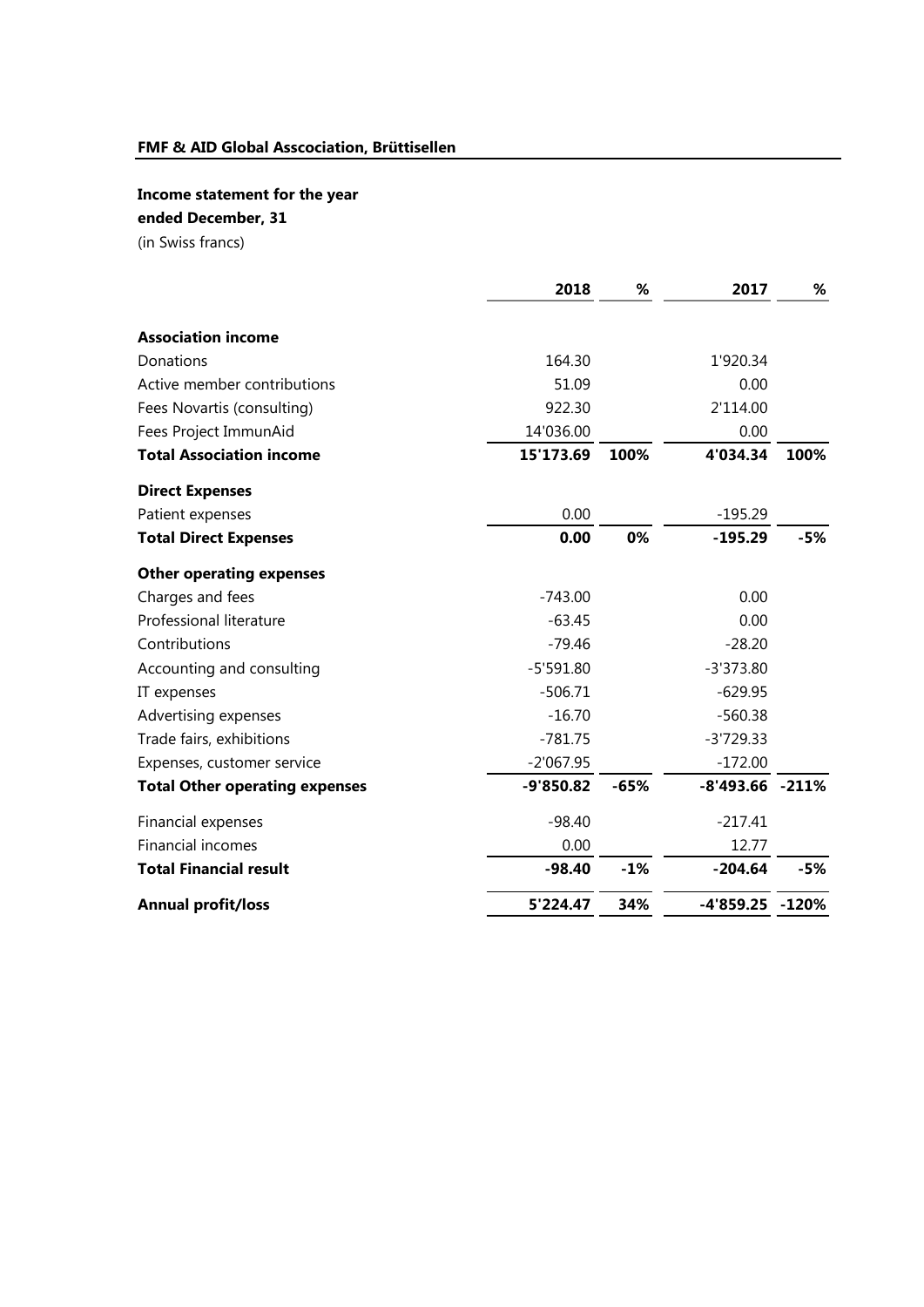### **Notes to the financial statements December 31, 2018**

(in Swiss francs)

#### **1 Accounting policies used in the preparation of the financial statements**

These financial statements 2018 were prepared under the provisions of the Swiss accounting law in particular the articles of the Swiss Code of Obligations about commercial bookkeping and accounting (Art. 957 to 962).

The main accounting and valuation principles used, which are not already specified by the Code of Obligations, are descirbed as follows.

### **1.1 Cash**

Cash are stated at nominal value.

### **1.2 Liabilities**

All liabilities are recordet at nominal value.

#### **2 Other information required by law**

|     |                                                      | 2018 |   |
|-----|------------------------------------------------------|------|---|
| 2.1 | <b>Number of employees</b>                           |      |   |
|     | Headcount in full-time equivalents on annual average |      |   |
|     | up to 10 full-time employees                         | X    | X |
|     | not over 50 full-time employees                      |      |   |
|     | not over 250 full-time employees                     |      |   |
|     | over 250 full-time employees                         |      |   |

### **2.2 Significant events after the balance sheet date**

Beetween the balance sheet date and the approval of the annual financial statements by the board of the mangament, no significant results have occurred which would impair the informative value ot the annual financial statements 2018 or need to be disclosed here.